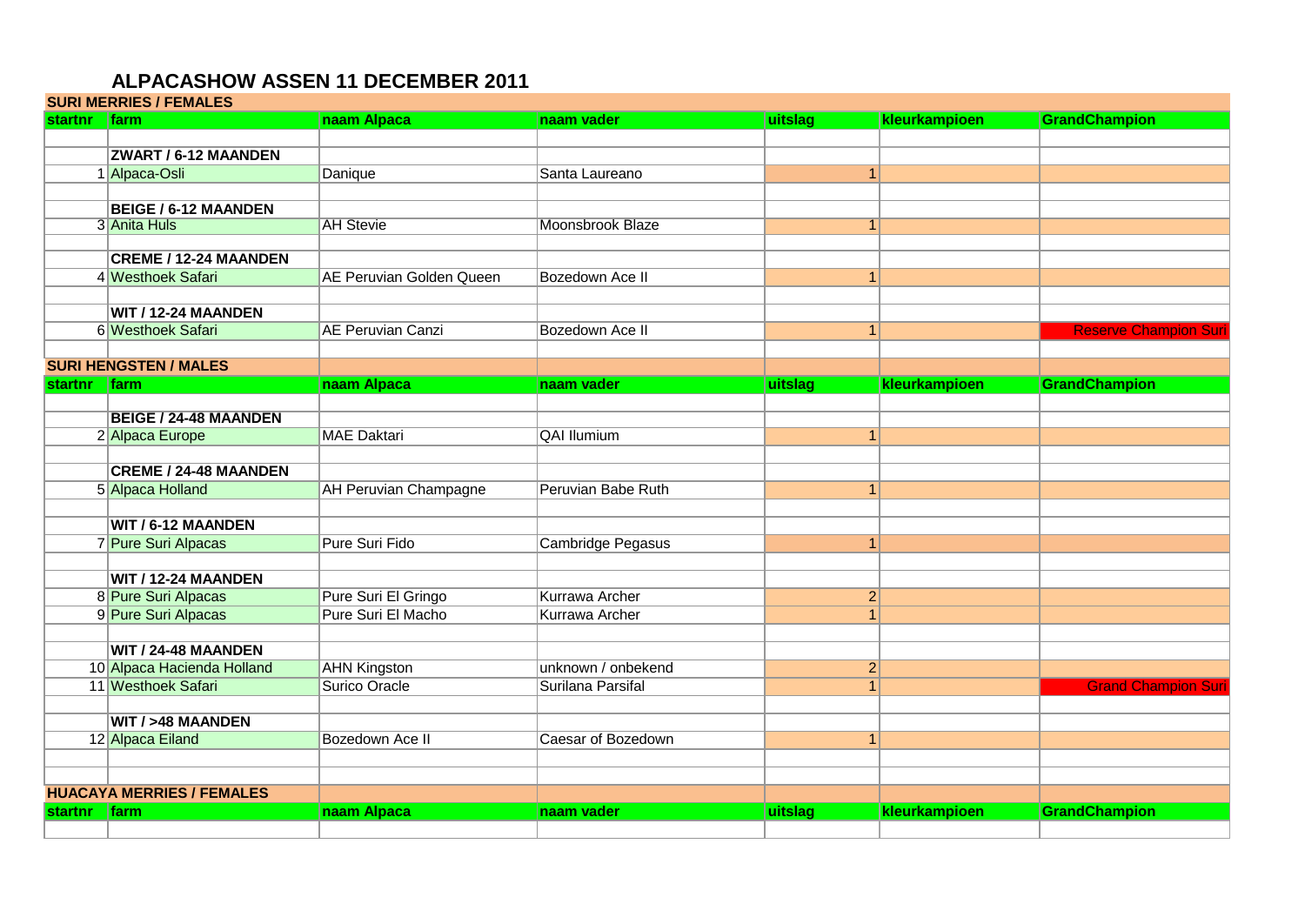|                | GRIJS / 12-24 MAANDEN                              |                                                       |                                                           |                                  |                  |               |
|----------------|----------------------------------------------------|-------------------------------------------------------|-----------------------------------------------------------|----------------------------------|------------------|---------------|
|                | 13 Westhoek Safari                                 | Bonny                                                 | Greenvale Arturo                                          | $\overline{2}$                   |                  |               |
|                |                                                    |                                                       |                                                           |                                  |                  |               |
|                | <b>HUACAYA HENGSTEN / MALES</b>                    |                                                       |                                                           |                                  |                  |               |
| <b>startnr</b> | <b>farm</b>                                        | naam Alpaca                                           | naam vader                                                | uitslag                          | kleurkampioen    | GrandChampion |
|                | <b>GRIJS / 6-12 MAANDEN</b>                        |                                                       |                                                           |                                  |                  |               |
|                | 14 Alpaca Linde                                    | <b>VR Auke</b>                                        | Hummer                                                    | $\mathbf{1}$                     |                  |               |
|                |                                                    |                                                       |                                                           |                                  |                  |               |
|                | GRIJS / 12-24 MAANDEN                              |                                                       |                                                           |                                  |                  |               |
|                | 15 Alpaca-Osli                                     | <b>OL Chuck</b>                                       | Greenvale Arturo                                          | $\overline{2}$                   |                  |               |
|                | 16 Alpaca Flanders                                 | <b>Flanders Cuzco</b>                                 | Greenvale Arturo                                          | $\overline{3}$                   |                  |               |
|                | 17 Alpaca El Charco                                | <b>AEC Peruvian Eljero</b>                            | Casanova                                                  |                                  | 1 Beste grijze 1 |               |
|                | 18 Alpaca Eiland                                   | Bozedown Rosco                                        | <b>Bozedown Beck</b>                                      | 4                                |                  |               |
|                |                                                    |                                                       |                                                           |                                  |                  |               |
|                | <b>GRIJS / 24-48 MAANDEN</b>                       |                                                       |                                                           |                                  |                  |               |
|                | 19 Lovely-alpacas                                  | <b>MEA Ariel Admon</b>                                | <b>QAI Eros</b>                                           |                                  | 1 Beste grijze 2 |               |
|                |                                                    |                                                       |                                                           |                                  |                  |               |
|                | <b>GRIJS / &gt;48 MAANDEN</b>                      |                                                       |                                                           |                                  |                  |               |
|                | 20 Alpaca Zoo                                      | Fun Lover                                             | <b>Goldleaf Silver Heritage</b>                           | $\mathbf{1}$                     |                  |               |
|                |                                                    |                                                       |                                                           |                                  |                  |               |
|                | <b>HUACAYA MERRIES / FEMALES</b>                   |                                                       |                                                           |                                  |                  |               |
|                |                                                    |                                                       |                                                           |                                  |                  |               |
| <b>startnr</b> | <b>Ifarm</b>                                       | naam Alpaca                                           | naam vader                                                | uitslag                          | kleurkampioen    | GrandChampion |
|                |                                                    |                                                       |                                                           |                                  |                  |               |
|                | <b>ZWART / 6-12 MAANDEN</b>                        |                                                       |                                                           |                                  |                  |               |
|                | 88 Alpaca-World-Brielle                            | <b>AWB Peruvian Ebony</b>                             |                                                           | 1 <sup>1</sup>                   |                  |               |
|                |                                                    |                                                       |                                                           |                                  |                  |               |
|                | ZWART / 12-24 MAANDEN                              |                                                       |                                                           |                                  |                  |               |
|                | 21 Tienda Molino Alpaca's                          | <b>TM Dhunya</b>                                      | Hummer                                                    | $\mathbf{1}$                     |                  |               |
|                | 22 Anita Huls                                      | <b>KBH Tess</b>                                       | <b>Canchones Discovery</b>                                | $\overline{2}$                   |                  |               |
|                |                                                    |                                                       |                                                           |                                  |                  |               |
|                | <b>HUACAYA HENGSTEN / MALES</b>                    |                                                       |                                                           |                                  |                  |               |
| startnr farm   |                                                    | naam Alpaca                                           | naam vader                                                | uitslag                          | kleurkampioen    | GrandChampion |
|                |                                                    |                                                       |                                                           |                                  |                  |               |
|                | ZWART / 6-12 MAANDEN                               |                                                       |                                                           |                                  |                  |               |
|                | 23 Quality Line Alpacas                            | <b>Quality Line Espresso</b>                          | <b>Canchones Discovery</b>                                | $\mathbf{1}$                     |                  |               |
|                |                                                    |                                                       |                                                           |                                  |                  |               |
|                | ZWART / 12-24 MAANDEN                              |                                                       |                                                           |                                  |                  |               |
|                | 24 Alpaca-Osli                                     | Waiheke Black Soverign                                | Alpacaspecialist Elvis                                    |                                  | 1 Beste zwarte 1 |               |
|                |                                                    |                                                       |                                                           |                                  |                  |               |
|                | ZWART / 24-48 MAANDEN                              |                                                       |                                                           |                                  |                  |               |
|                | 25 Alpaca International                            | Inca Dyson                                            | <b>Canchones Witness</b>                                  |                                  | 1 Beste zwarte 2 |               |
|                | 26 White Mountain Alpacas<br>27 Van de Oosterhoeve | <b>Beavautrait Goucho</b><br>Peter van de Oosterhoeve | <b>Beauvautrait Condor</b><br><b>QAI Peruvian Othello</b> | $\overline{2}$<br>$\overline{3}$ |                  |               |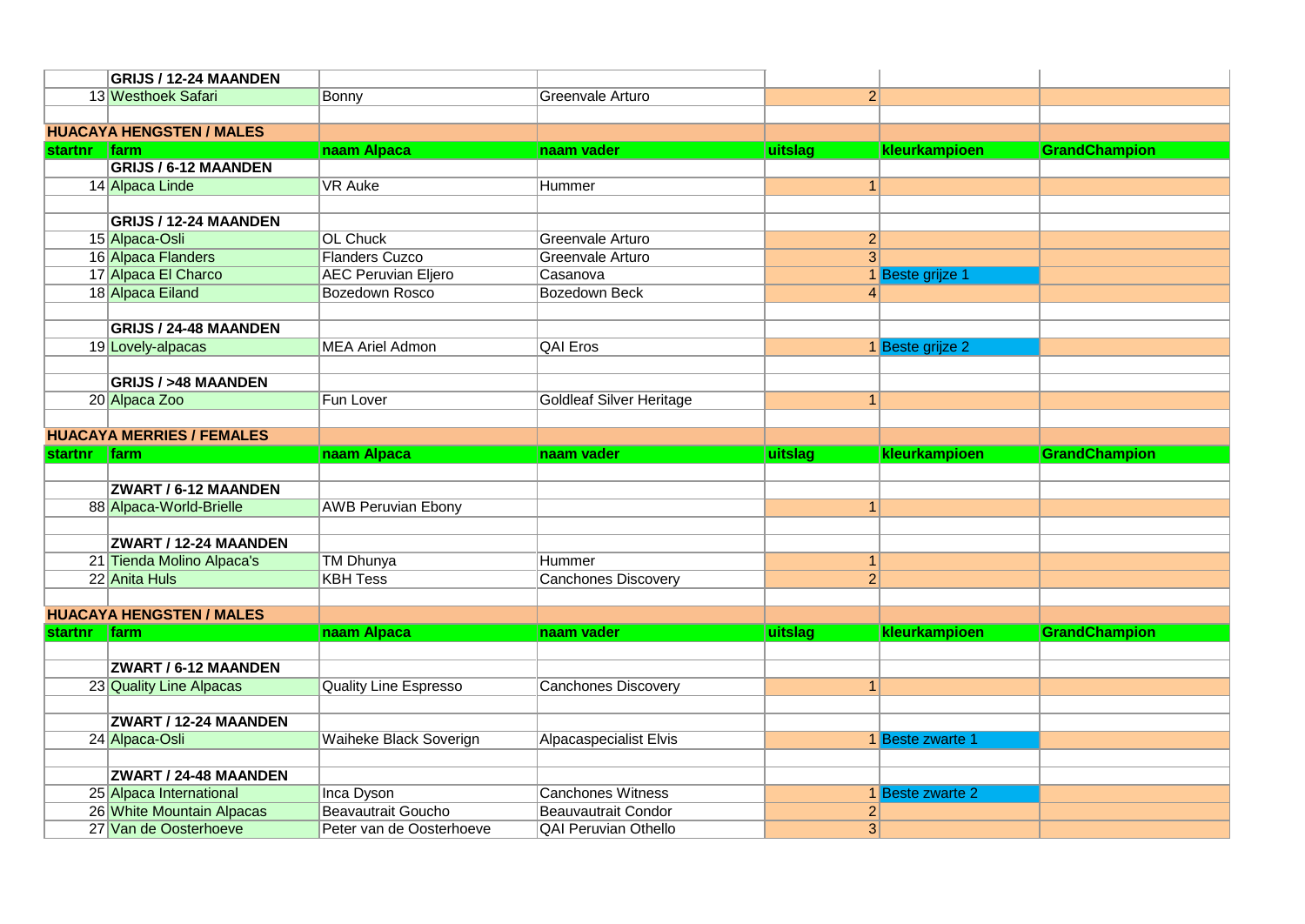|                | <b>HUACAYA MERRIES / FEMALES</b> |                               |                             |                |                  |                      |
|----------------|----------------------------------|-------------------------------|-----------------------------|----------------|------------------|----------------------|
| startnr   farm |                                  | naam Alpaca                   | naam vader                  | uitslag        | kleurkampioen    | GrandChampion        |
|                |                                  |                               |                             |                |                  |                      |
|                | <b>BRUIN / 6-12 MAANDEN</b>      |                               |                             |                |                  |                      |
|                | 28 Alpacas of the Lowlands       | <b>AOL Candy</b>              | <b>MileEnd Leon</b>         | Huacaya        |                  |                      |
|                | 29 Alpaca Flanders               | <b>Flanders Eris</b>          | Aquaviva Claudius           |                | 1 Beste bruine 2 |                      |
|                |                                  |                               |                             |                |                  |                      |
|                | <b>BRUIN / 12-24 MAANDEN</b>     |                               |                             |                |                  |                      |
|                | 30 Alpacas of the Lowlands       | <b>AOL Bella</b>              | Bozedown Kazzan             | $\mathbf{1}$   |                  |                      |
|                |                                  |                               |                             |                |                  |                      |
|                | <b>BRUIN / 24-48 MAANDEN</b>     |                               |                             |                |                  |                      |
|                | 32 White Mountain Alpacas        | <b>Beauvautrait Gala</b>      | <b>Beauvautrait Valdez</b>  | 2              |                  |                      |
|                |                                  |                               |                             |                |                  |                      |
|                | <b>HUACAYA HENGSTEN / MALES</b>  |                               |                             |                |                  |                      |
| startnr farm   |                                  | naam Alpaca                   | naam vader                  | uitslag        | kleurkampioen    | <b>GrandChampion</b> |
|                |                                  |                               |                             |                |                  |                      |
|                | <b>BRUIN / 6-12 MAANDEN</b>      |                               |                             |                |                  |                      |
|                | 33 Alpaca Europe                 | <b>MAE Lewis Hamilton</b>     | <b>Phoenix Andre</b>        | Huacaya        |                  |                      |
|                |                                  |                               |                             |                |                  |                      |
|                | <b>BRUIN / 12-24 MAANDEN</b>     |                               |                             |                |                  |                      |
|                | 35 Alpaca Oase                   | Aloase Romeo                  | <b>QAI Neron</b>            |                | 1 Beste bruine 1 |                      |
|                |                                  |                               |                             |                |                  |                      |
|                | <b>BRUIN / 24-48 MAANDEN</b>     | CH Otto                       | <b>CH Ottoman</b>           |                |                  |                      |
|                | 36 Alpaca Vekofarm               |                               |                             | 1              |                  |                      |
|                | <b>BRUIN / &gt;48 MAANDEN</b>    |                               |                             |                |                  |                      |
|                | 39 Alpacaflevoland               | <b>AH Peruvian Grando</b>     | <b>AH Peruvian Casanova</b> | $\overline{2}$ |                  |                      |
|                |                                  |                               |                             |                |                  |                      |
|                | <b>HUACAYA MERRIES / FEMALES</b> |                               |                             |                |                  |                      |
| <b>startnr</b> | farm                             | naam Alpaca                   | naam vader                  | uitslag        | kleurkampioen    | GrandChampion        |
|                |                                  |                               |                             |                |                  |                      |
|                | <b>BEIGE / 6-12 MAANDEN</b>      |                               |                             |                |                  |                      |
|                | 41 Alpacas of the Lowlands       | <b>AOL ChaChaCha</b>          | Silverstream Flashdance     | $\mathbf{1}$   |                  |                      |
|                |                                  |                               |                             |                |                  |                      |
|                | <b>BEIGE / 12-24 MAANDEN</b>     |                               |                             |                |                  |                      |
|                | 31 Alpaca El Charco              | <b>AEC Peruvian Samantha</b>  | Alpha Saturn                | $\mathbf{3}$   |                  |                      |
|                | 42 Alpacas of the Lowlands       | <b>AOL Beibhinn</b>           | <b>CME Paris</b>            | $\overline{2}$ |                  |                      |
|                | 43 Alpaca Oase                   | Aloase Julia                  | <b>Aquaviva Marcus</b>      | 6              |                  |                      |
|                | 44 Alpaca El Charco              | <b>AEC Peruvian Briana</b>    | Bozedown Shalimar II        | Huacaya        |                  |                      |
|                | 45 Alpaca Top Dutch              | ATD d'Angelique di Flashdance | Silverstream Flashdance     | $\mathbf{1}$   |                  |                      |
|                | 46 Alpaca Flanders               | <b>Flanders Arche</b>         | Viracocha Prophecy          | $\overline{4}$ |                  |                      |
|                | 60 Alpaca Hacienda Holland       | <b>AHN Titus' Kyeema</b>      | <b>Aquaviva Titus</b>       | $\overline{5}$ |                  |                      |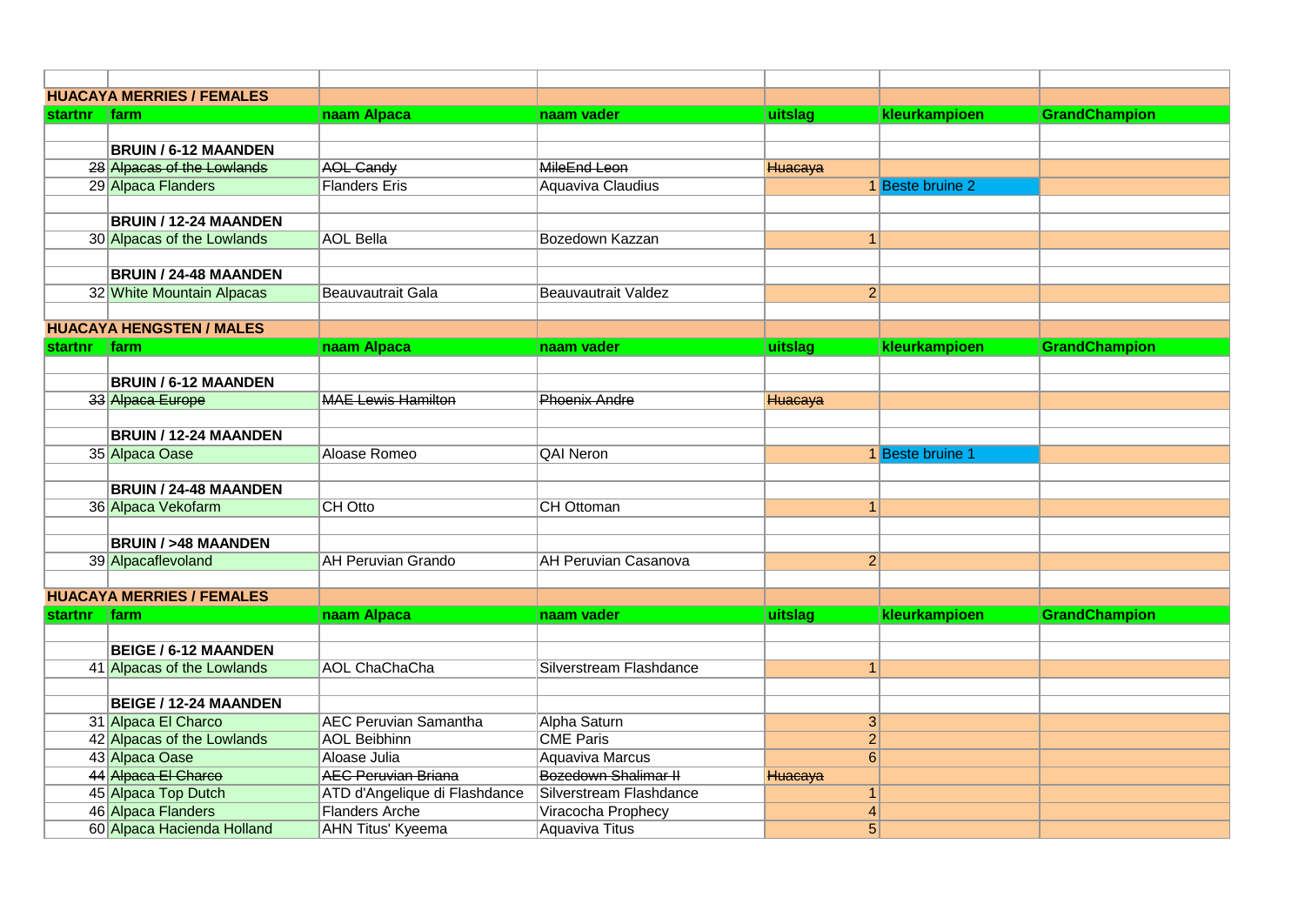|                | <b>HUACAYA HENGSTEN / MALES</b>                          |                                 |                                  |                 |                 |                               |
|----------------|----------------------------------------------------------|---------------------------------|----------------------------------|-----------------|-----------------|-------------------------------|
| <b>startnr</b> | <b>Ifarm</b>                                             | naam Alpaca                     | naam vader                       | uitslag         | kleurkampioen   | <b>GrandChampion</b>          |
|                |                                                          |                                 |                                  |                 |                 |                               |
|                | <b>BEIGE / 12-24 MAANDEN</b>                             |                                 |                                  |                 |                 |                               |
|                | 34 Alpaca Vekofarm                                       | <b>AH Caballero</b>             | <b>Wessex Peruvian Julio</b>     | $\overline{2}$  |                 |                               |
|                | 47 AlpacaOord                                            | <b>AOH Armani</b>               | <b>ATD Lowroy Legend</b>         | 6               |                 |                               |
|                | 48 Waubergerhof                                          | D'Artagnan                      | Silverstream Flashdance          | $\vert 4 \vert$ |                 |                               |
|                | 49 Alpacafarm Carpe Diem                                 | Three Oaks High Command         | <b>EP Commandante</b>            | 3 <sup>l</sup>  |                 |                               |
|                | 50 Alpaca Top Dutch                                      | <b>ATD Da Vinci di Marcus</b>   | <b>Aquaviva Marcus</b>           |                 | 1 Beste beige 2 |                               |
|                | 51 White Mountain Alpacas                                | <b>White Mountain Chimay</b>    | White Mountain Fernando          | 5 <sup>1</sup>  |                 |                               |
|                | 52 Alpacas of the Lowlands                               | <b>AOL ChasBrooke</b>           | Bozedown Kazzan                  | Huacaya         |                 |                               |
|                |                                                          |                                 |                                  |                 |                 |                               |
|                | <b>BEIGE / 24-48 MAANDEN</b>                             |                                 |                                  |                 |                 |                               |
|                | 37 Alpaca Top Dutch                                      | ATD Beau Killarney's Lad        | EP Cambridge Commish Lad         | $\overline{2}$  |                 |                               |
|                | 53 Anita Huls                                            | <b>AI QLA Nick</b>              | Alpaca Stud Rodrigo              | Huacaya         |                 |                               |
|                | 55 Alpaca Holland                                        | <b>AH Peruvian Huascar Inca</b> | Accoyo Amando                    | 4 <sup>1</sup>  |                 |                               |
|                | 56 Alpaca-Osli                                           | <b>Waratah Flats Earl Grey</b>  | Forestglen Seth                  |                 | 1 Beste beige 1 | <b>Grand Champion Huacaya</b> |
|                | 57 Alpaca Flanders                                       | Aquaviva Claudius               | <b>ILR Alpine Fiber's Brutus</b> | 3 <sup>2</sup>  |                 |                               |
|                | 71 Alpaca-World-Brielle/El Charco   AEC Peruvian Lorenzo |                                 | <b>AH Peruvian Bonanza</b>       | 5 <sup>1</sup>  |                 |                               |
|                |                                                          |                                 |                                  |                 |                 |                               |
|                | <b>BEIGE / &gt;48 MAANDEN</b>                            |                                 |                                  |                 |                 |                               |
|                | 38 Alpaca Europe                                         | <b>Phoenix Andre</b>            | <b>Hanley Hall Anton</b>         | 3 <sup>1</sup>  |                 |                               |
|                |                                                          |                                 |                                  |                 |                 |                               |
|                | <b>HUACAYA MERRIES / FEMALES</b>                         |                                 |                                  |                 |                 |                               |
| startnr farm   |                                                          | naam Alpaca                     | naam vader                       | uitslag         | kleurkampioen   | GrandChampion                 |
|                |                                                          |                                 |                                  |                 |                 |                               |
|                | <b>CREME / 6-12 MAANDEN</b>                              |                                 |                                  |                 |                 |                               |
|                | 40 Waubergerhof                                          | <b>Estee Lauder</b>             | Silverstream Flashdance          | 3 <sup>2</sup>  |                 |                               |
|                | 59 Quality Line Alpacas                                  | <b>Quality Line Evolution</b>   | EP Cambridge Savabeal            | $\overline{2}$  |                 |                               |
|                | 61 Westhoek Safari                                       | Casandra                        | Titus                            |                 | 1 Beste creme 2 |                               |
|                | <b>CREME / 12-24 MAANDEN</b>                             |                                 |                                  |                 |                 |                               |
|                |                                                          |                                 |                                  |                 |                 |                               |
|                | 63 Ambersun Europe & Lowlands                            | <b>AEU Corowa</b>               | <b>Ambersun Distinction ET</b>   | Huacaya         |                 |                               |
|                | <b>CREME / &gt;48 MAANDEN</b>                            |                                 |                                  |                 |                 |                               |
|                | 89 Alpaca Flanders                                       | Reyna of Flanders               | unknown / onbekend               | $\overline{1}$  |                 |                               |
|                |                                                          |                                 |                                  |                 |                 |                               |
|                | <b>HUACAYA HENGSTEN / MALES</b>                          |                                 |                                  |                 |                 |                               |
| <b>startnr</b> | <b>Ifarm</b>                                             | naam Alpaca                     | naam vader                       | uitslag         | kleurkampioen   | <b>GrandChampion</b>          |
|                |                                                          |                                 |                                  |                 |                 |                               |
|                | <b>CREME / 6-12 MAANDEN</b>                              |                                 |                                  |                 |                 |                               |
|                | 64 Lovely-alpacas                                        | <b>LYA Goldflash</b>            | Silverstream Flashdance          | $\overline{2}$  |                 |                               |
|                |                                                          |                                 |                                  |                 |                 |                               |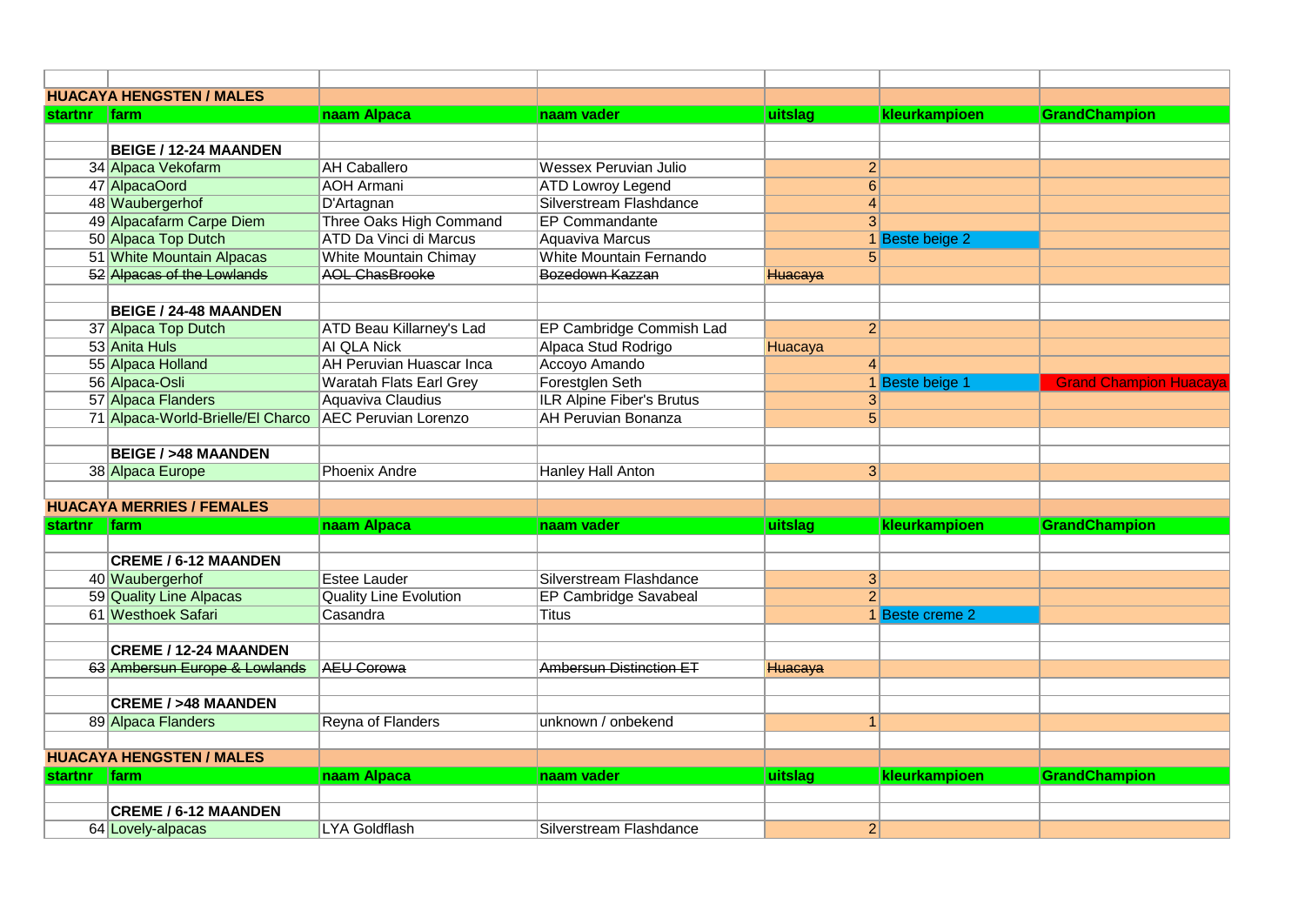|              | 65 Quality Line Alpacas                   | <b>Quality Line Explorer</b>         | EP Cambridge Savabeal        | 1 <sup>1</sup> |                 |                      |
|--------------|-------------------------------------------|--------------------------------------|------------------------------|----------------|-----------------|----------------------|
|              | 98 White Mountain Alpacas                 | <b>White Mountain Amadeus</b>        | White Mountain Fernando      | $\overline{3}$ |                 |                      |
|              |                                           |                                      |                              |                |                 |                      |
|              | <b>CREME / 12-24 MAANDEN</b>              |                                      |                              |                |                 |                      |
|              | 66 Alpaca-Osli                            | OL Olympic                           | <b>ZL Ambassador</b>         | $\mathbf{2}$   |                 |                      |
|              | 67 Alpacas of the Lowlands                | <b>AOL Bruce Almighty</b>            | <b>Bozedown Comet II</b>     | $\overline{5}$ |                 |                      |
|              | 68 Alpacafarm Carpe Diem                  | <b>CD Fabian</b>                     | Silverstream Ensenada        |                | 1 Beste creme 1 |                      |
|              | 69 Alpaca Vekofarm                        | <b>VF Alpacino</b>                   | <b>ZL</b> Belmondo           | Huacaya        |                 |                      |
|              | 109 Alpaca Top Dutch                      | ATD Dr. Andes di Flashdance          | Silverstream Flashdance      | 3 <sup>2</sup> |                 |                      |
|              | 110 Alpaca El Charco                      | <b>AEC Peruvian Rizado</b>           | <b>Wessex William</b>        | $\overline{4}$ |                 |                      |
|              |                                           |                                      |                              |                |                 |                      |
|              | <b>CREME / 24-48 MAANDEN</b>              |                                      |                              |                |                 |                      |
|              | 54 Alpaca Europe                          | <b>MAE Levi</b>                      | <b>CL Trooper</b>            | 3 <sup>2</sup> |                 |                      |
|              | 70 Alpaca-World-Brielle/El Charco         | <b>AEC Peruvian Mister X</b>         | Dovecote Jaquinto            | 1              |                 |                      |
|              | 72 Alpaca Europe                          | <b>MAE Alonso</b>                    | <b>QAI Colo Colo</b>         | Huacaya        |                 |                      |
|              | 120 Ambersun                              | <b>ASA Marco Polo</b>                | <b>Jolimont Cassius</b>      | $\overline{2}$ |                 |                      |
|              |                                           |                                      |                              |                |                 |                      |
|              | <b>CREME / &gt;48 MAANDEN</b>             |                                      |                              |                |                 |                      |
|              | 58 Small Peru Alpacas                     | <b>Bozedown Desert</b>               | Bozedown Sun King            | 1              |                 |                      |
|              |                                           |                                      |                              |                |                 |                      |
|              | <b>HUACAYA MERRIES / FEMALES</b>          |                                      |                              |                |                 |                      |
|              |                                           |                                      |                              |                |                 |                      |
| startnr farm |                                           | naam Alpaca                          | naam vader                   | uitslag        | kleurkampioen   | <b>GrandChampion</b> |
|              |                                           |                                      |                              |                |                 |                      |
|              | WIT / 6-12 MAANDEN                        |                                      |                              |                |                 |                      |
|              | 62 Alpaca Hacienda Holland                | <b>AHN Belle d'Avril</b>             | Stoneleigh Omega             | 3              |                 |                      |
|              | 74 Westhoek Safari                        | Caya Greenstone Brutus               | <b>Alpine Fibers Brutus</b>  | $\vert$        |                 |                      |
|              | 73 Alpaca Eiland                          | <b>AE</b> Celestine                  | <b>Wessex Hannibal</b>       | $\overline{2}$ |                 |                      |
|              | 75 Alpaca Oase                            | Aloase Layla                         | <b>ATD Bri Bri Boy</b>       | Huacaya        |                 |                      |
|              | 76 Alpaca Hacienda Holland                | <b>AHN Gemini</b>                    | Stoneleigh Omega             | Huacaya        |                 |                      |
|              | 83 Alpaca Eiland                          | <b>AE Aimee- Rose</b>                | <b>Wessex Hannibal</b>       | 1              |                 |                      |
|              |                                           |                                      |                              |                |                 |                      |
|              | <b>WIT / 12-24 MAANDEN</b>                |                                      |                              |                |                 |                      |
|              | 77 Ambersun Europe & Lowlands             | <b>AEU Camira</b>                    | <b>Jolimont Cassius</b>      | Huacaya        |                 |                      |
|              | 78 Alpacafarm Carpe Diem                  | <b>CD Sybille</b>                    | <b>EP Cambridge Savabeal</b> | Huacaya        |                 |                      |
|              | 79 Alpaca Top Dutch                       | <b>ATD Darling Darlene di Marcus</b> | Aquaviva Marcus              | Huacaya        |                 |                      |
|              | 80 Alpaca Vekofarm                        | <b>VF</b> Antoinette                 | Storm <sub>2</sub>           | 1 <sup>1</sup> |                 |                      |
|              | 81 Alpaca El Charco                       | <b>AEC Peruvian Tersa</b>            | Bozedown Shalimar II         | 3 <sup>1</sup> |                 |                      |
|              | 82 Alpaca-World-Brielle                   | <b>AH Peruvian Atahualpa</b>         | Accoyo Amando                | Huacaya        |                 |                      |
|              | 84 Alpaca Top Dutch                       | <b>ATD Dunya Denise di Marcus</b>    | <b>Aquaviva Marcus</b>       | $\overline{2}$ |                 |                      |
|              | 85 White Mountain Alpacas                 | <b>White Mountain Pearl</b>          | White Mountain Fernando      | $\vert$        |                 |                      |
|              |                                           |                                      |                              |                |                 |                      |
|              | WIT / 24-48 MAANDEN<br>86 Alpaca Vekofarm | <b>Wessex Robina</b>                 | <b>Wessex Hannibal</b>       | 1 <sup>1</sup> |                 |                      |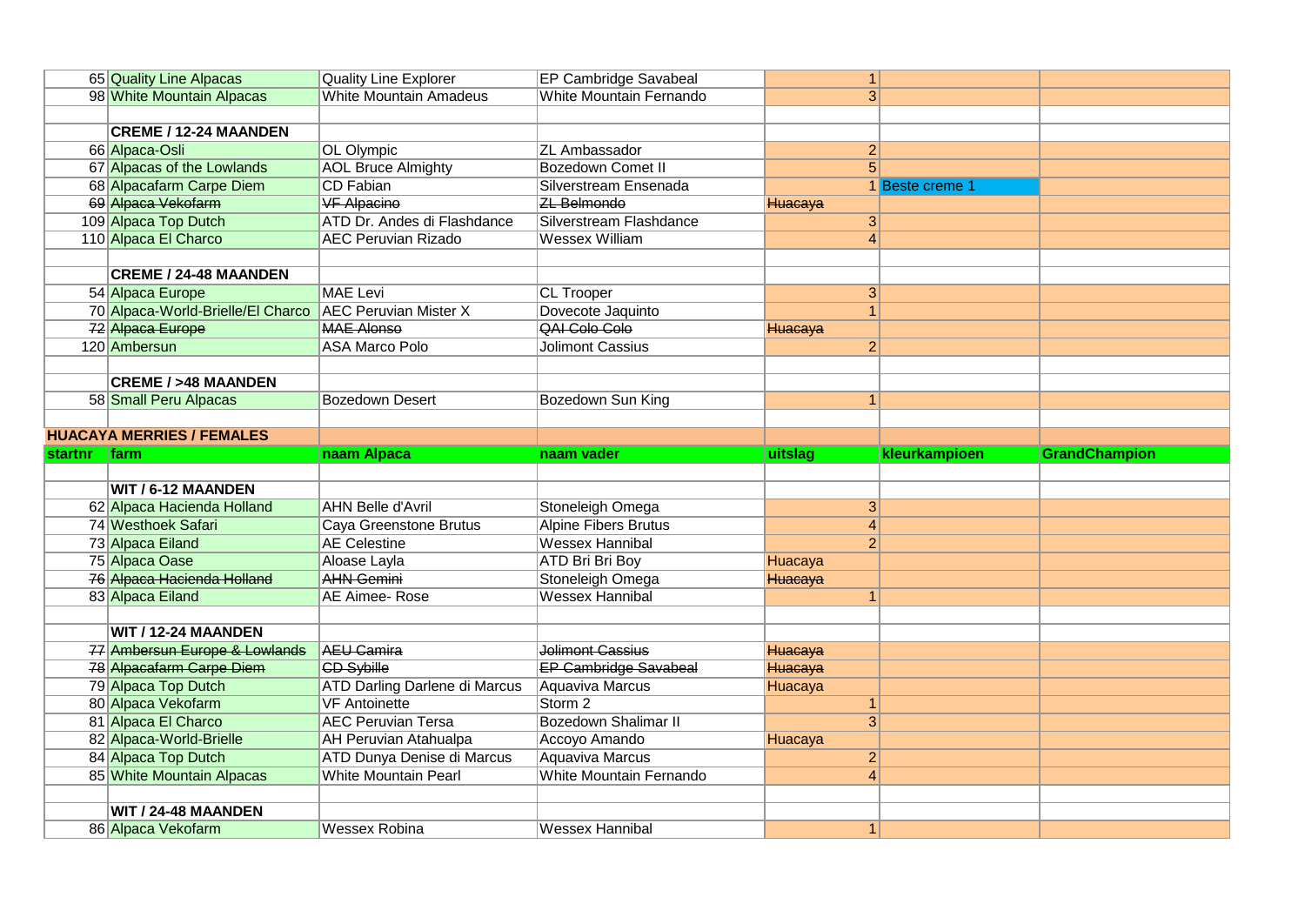|                                 | 87 Alpaca El Charco                                     | AEC Peruvian Doña Lianza        | Rural Alianza Don Pepe               | $\overline{2}$   |                 |                         |
|---------------------------------|---------------------------------------------------------|---------------------------------|--------------------------------------|------------------|-----------------|-------------------------|
|                                 |                                                         |                                 |                                      |                  |                 |                         |
| <b>HUACAYA HENGSTEN / MALES</b> |                                                         |                                 |                                      |                  |                 |                         |
| startnr                         | <b>Ifarm</b>                                            | naam Alpaca                     | naam vader                           | uitslag          | kleurkampioen   | <b>GrandChampion</b>    |
|                                 |                                                         |                                 |                                      |                  |                 |                         |
|                                 | WIT / 6-12 MAANDEN                                      |                                 |                                      |                  |                 |                         |
|                                 | 91 Quality Line Alpacas                                 | Quality Line Explosive          | <b>EP Cambridge Savabeal</b>         | Huacaya          |                 |                         |
|                                 | 92 Quality Line Alpacas                                 | <b>Quality Line Election</b>    | EP Cambridge Savabeal                | 1 <sup>1</sup>   |                 |                         |
|                                 | 93 Lindetrack                                           | LT Peruvian Nevado Mismi        | <b>Wessex Peruvian Armando</b>       | $\overline{3}$   |                 |                         |
|                                 | 94 t voorteind                                          | <b>DVA Kraigh</b>               | Alpaca Stud Leonid                   | 6                |                 |                         |
|                                 | 95 Alpaca America                                       | <b>AANL Enduro</b>              | EP Cambridge Savabeal                | $\vert$          |                 |                         |
|                                 | 96 Alpaca-Osli                                          | <b>OL Mancini</b>               | <b>ZL Ambassador</b>                 | $\overline{5}$   |                 |                         |
|                                 | 97 Alpacafarm Carpe Diem                                | CD Tattoo                       | Silverstream Flashdance              | $\overline{2}$   |                 |                         |
|                                 | 99 Alpaca-World-Brielle                                 | <b>AWB Peruvian Fernando</b>    | <b>Wessex Peruvian Julio</b>         | Huacaya          |                 |                         |
|                                 | 100 Ambersun Europe & Lowlands                          | <b>AEU Cobar</b>                | <b>Fine Choice Peruvian Travolta</b> | Huacaya          |                 |                         |
|                                 |                                                         |                                 |                                      |                  |                 |                         |
|                                 | WIT / 12-24 MAANDEN                                     |                                 |                                      |                  |                 |                         |
|                                 | 90 Alpaca America                                       | <b>AEC Peruvian Macoi</b>       | <b>Bozedown Shalimar II</b>          | Huacaya          |                 |                         |
|                                 | 101 Alpaca Hacienda Holland                             | <b>AHN Icarus</b>               | Stoneleigh Omega                     | Huacaya          |                 |                         |
|                                 | 102 Alpaca Vekofarm                                     | <b>VF Adonis</b>                | Rural Alianza Wiracocha              | $\mathbf{2}$     |                 |                         |
|                                 | 103 Alpaca Holland                                      | <b>RAN Peruvian Fernando</b>    | Wessex Peruvian Vingt et Un          | $\overline{5}$   |                 |                         |
|                                 | 104 Anita Huls                                          | <b>KBH Dave</b>                 | Orlando                              | Huacaya          |                 |                         |
|                                 | 105 Alpacahoeve de Marke                                | <b>Bembe</b>                    | <b>Aquaviva Marcus</b>               | 4                |                 |                         |
|                                 | 106 Alpacafarm Carpe Diem                               | CD Tee-Jay                      | Silverstream Flashdance              |                  | 1 Beste witte 2 |                         |
|                                 | 107 Lindetrack                                          | <b>LT Peruvian Moonlight</b>    | <b>Wessex Peruvian Julio</b>         | 6 <sup>1</sup>   |                 |                         |
|                                 | 108 Alpaca America                                      | Al Diego Roberto                | Silverstream Flashback               | Huacaya          |                 |                         |
|                                 | 111 Alpacaflevoland                                     | <b>AH Peruvian Alexander</b>    | <b>Wessex Peruvian Julio</b>         | Huacaya          |                 |                         |
|                                 | 112 Alpaca Flanders                                     | Silverstream Julio              | <b>Snowmass Uncontented Royalty</b>  | 3                |                 |                         |
|                                 |                                                         |                                 |                                      |                  |                 |                         |
|                                 | WIT / 24-48 MAANDEN                                     |                                 |                                      |                  |                 |                         |
|                                 | 113 Alpaca Europe                                       | <b>MAE Heron Annibal</b>        | CL08 Annibal                         | $6 \overline{6}$ |                 |                         |
|                                 | 114 Alpaca Holland                                      | <b>AH Peruvian Vengador</b>     | <b>Wessex Peruvian Julio</b>         |                  | 1 Beste witte 1 | Reserve Champion Huacav |
|                                 | 115 Alpaca Holland                                      | <b>AH Peruvian Casimir</b>      | Accoyo Amando                        | 5 <sup>1</sup>   |                 |                         |
|                                 | 116 Alpaca-World-Brielle/El Charco AEC Peruvian Galaxus |                                 | <b>Bozedown Galaxy</b>               | $\overline{2}$   |                 |                         |
|                                 | <b>117 Small Peru Alpacas</b>                           | <b>Bozedown Opportunity</b>     | Bozedown Tudor                       | Huacaya          |                 |                         |
|                                 | 118 Alpaca Hacienda Holland                             | <b>Stoneleigh Mairu</b>         | <b>Marriglen Mercury</b>             | 3                |                 |                         |
|                                 | 119 Alpaca Holland                                      | <b>AH Peruvian Valentino</b>    | Rural Alianza Wiracocha              | $\vert$          |                 |                         |
|                                 |                                                         |                                 |                                      |                  |                 |                         |
|                                 | <b>WIT / &gt;48 MAANDEN</b>                             |                                 |                                      |                  |                 |                         |
|                                 | 121 Small Peru Alpacas                                  | <b>Bozedown Strategy</b>        | <b>Bozedown Galaxy</b>               | $\mathbf{1}$     |                 |                         |
|                                 | 122 Alpacahoeve de Marke                                | <b>AH Peruvian Rodriques</b>    | Accoyo Amando                        | $\overline{3}$   |                 |                         |
|                                 | 123 White Mountain Alpacas                              | <b>Wessex Scarlet Pimpernel</b> | Rural Alianza Wiracocha              | $\vert 4 \vert$  |                 |                         |
|                                 | 124 Alpaca Eiland                                       | <b>Wessex Hannibal</b>          | unknown / onbekend                   | $\overline{2}$   |                 |                         |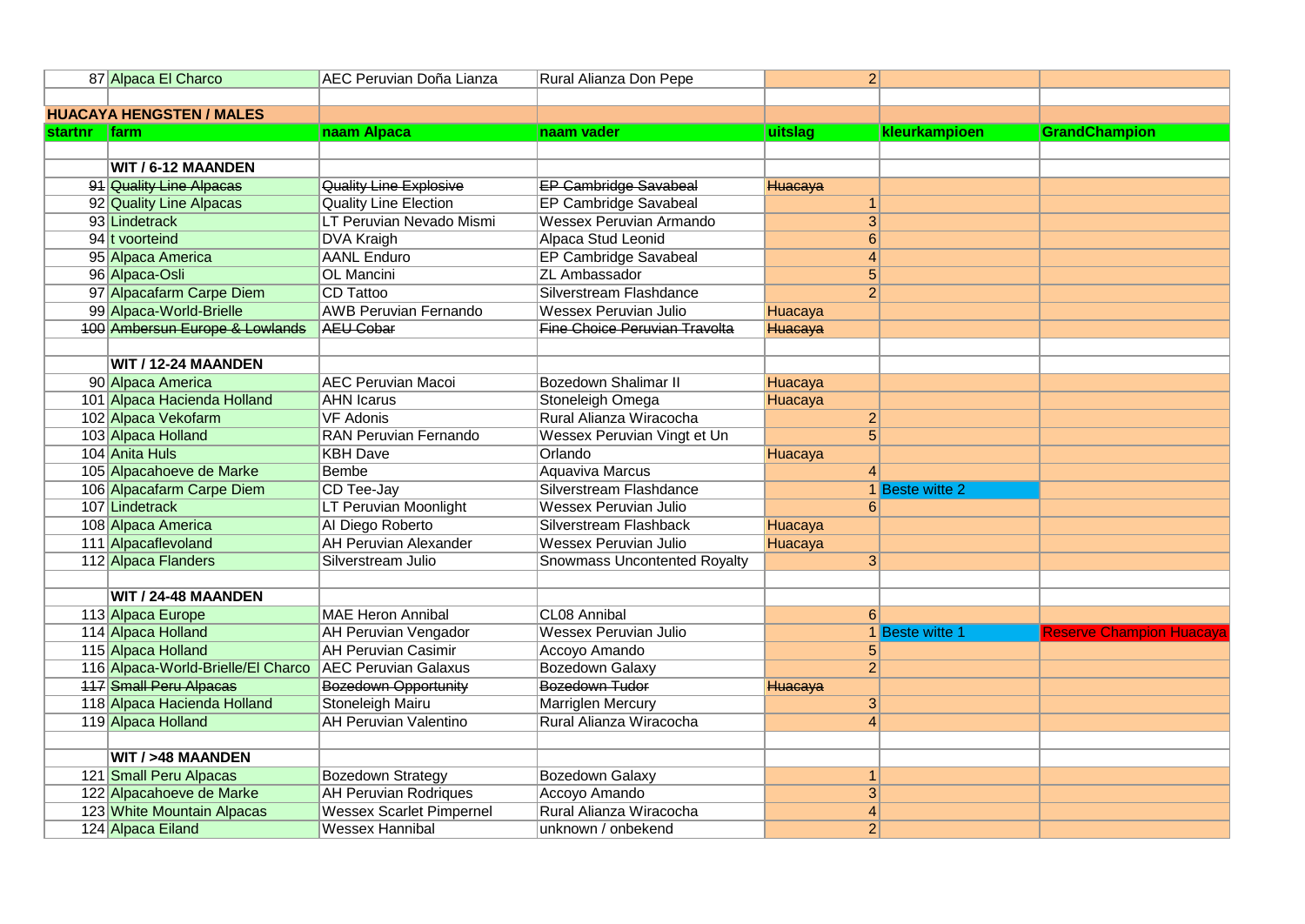# **Alpaca Show 2011 Fleece**

*Assen*

#### **Datum show 11-12-2011**

| inschrijfnr                    | farm                     | naam Alpaca                   | soort   | geslacht | kleur                 | <b>Kampioen</b>         |
|--------------------------------|--------------------------|-------------------------------|---------|----------|-----------------------|-------------------------|
| <b>Zwart/Black Junior</b>      |                          |                               |         |          |                       |                         |
|                                |                          |                               |         |          |                       |                         |
| <b>Zwart/Black Adult</b>       |                          |                               |         |          |                       |                         |
|                                | 2 Alpacafarm Carpe Diem  | <b>Bonnac Achillies</b>       | huacaya | hengst   | Zwart 2nd             |                         |
| <b>Grijs/Grey Adult</b>        |                          |                               |         |          |                       |                         |
|                                | 3 Small Peru Alpacas     | Bozedown Muraco               | huacaya | hengst   | Grijs 1st             |                         |
|                                | 4 Lovely Alpacas         | MAE Ariel admon               | huacaya | hengst   | Grijs 2nd             |                         |
| <b>Bruin/Brown Junior</b>      |                          |                               |         |          |                       |                         |
|                                | 5 Alpacahoeve de Marke   | <b>Bonita</b>                 | huacaya | merrie   | Bruin 1st             |                         |
| <b>Bruin/Brown Adult</b>       |                          |                               |         |          |                       |                         |
|                                | 6 Alpacahof VDO          | <b>VDO Brandon Nicola</b>     | huacaya | merrie   | Bruin 1st             |                         |
|                                |                          |                               |         |          |                       |                         |
| <b>Beige/Fawn Junior</b>       |                          |                               |         |          |                       |                         |
|                                | 8 Alpaca Flanders        | <b>Flanders Prada</b>         | huacaya | hengst   | Beige 1st             |                         |
|                                | 9 Lovely Alpacas         | LYA Charisma of Remaque       | huacaya | merrie   | Beige 2nd             |                         |
|                                | 11 Alpaca Top Dutch      | ATD Da Vinci di Marcus        | huacaya | hengst   | Beige 2nd             |                         |
|                                | 10 Alpaca Top Dutch      | ATD d'Angelique di Flashdance | huacaya | merrie   | Beige 3rd             |                         |
| <b>Beige/Fawn Intermediate</b> |                          |                               |         |          |                       |                         |
|                                | 12 Alpaca Flanders       | <b>Flanders Elara</b>         | huacaya | merrie   | Beige 1st             |                         |
|                                | 35 Alpaca Holland        | AH Peruvian Huascar Inca      | huacaya | hengst   |                       | Wit 2nd                 |
|                                | 14 Alpaca Europe         | <b>MAE Heron Annibal</b>      | huacaya | hengst   | Beige 3rd             |                         |
|                                | 13 Alpaca Europe         | MAE Levi                      | huacaya | hengst   | Beige 4th             |                         |
| <b>Beige/Fawn Adult</b>        |                          |                               |         |          |                       |                         |
|                                | 17 Alpaca Flanders       | Aquaviva Claudius             | huacaya | hengst   | $Beige$  1st          |                         |
|                                | 15 Alpacahof VDO         | VDO Pino's Da Vinci           | huacaya | hengst   | Beige 2nd             |                         |
|                                | 16 Alpacalokeren         | Allo lady                     |         | merrie   | Beige 3rd             |                         |
|                                |                          |                               |         |          |                       |                         |
| <b>Creme/Light Fawn Adult</b>  |                          |                               |         |          |                       |                         |
|                                | 19 Alpacafarm Carpe Diem | <b>Brabant Kashmir</b>        | huacaya | hengst   | Creme <sup>1</sup> st | <b>Reserve Champion</b> |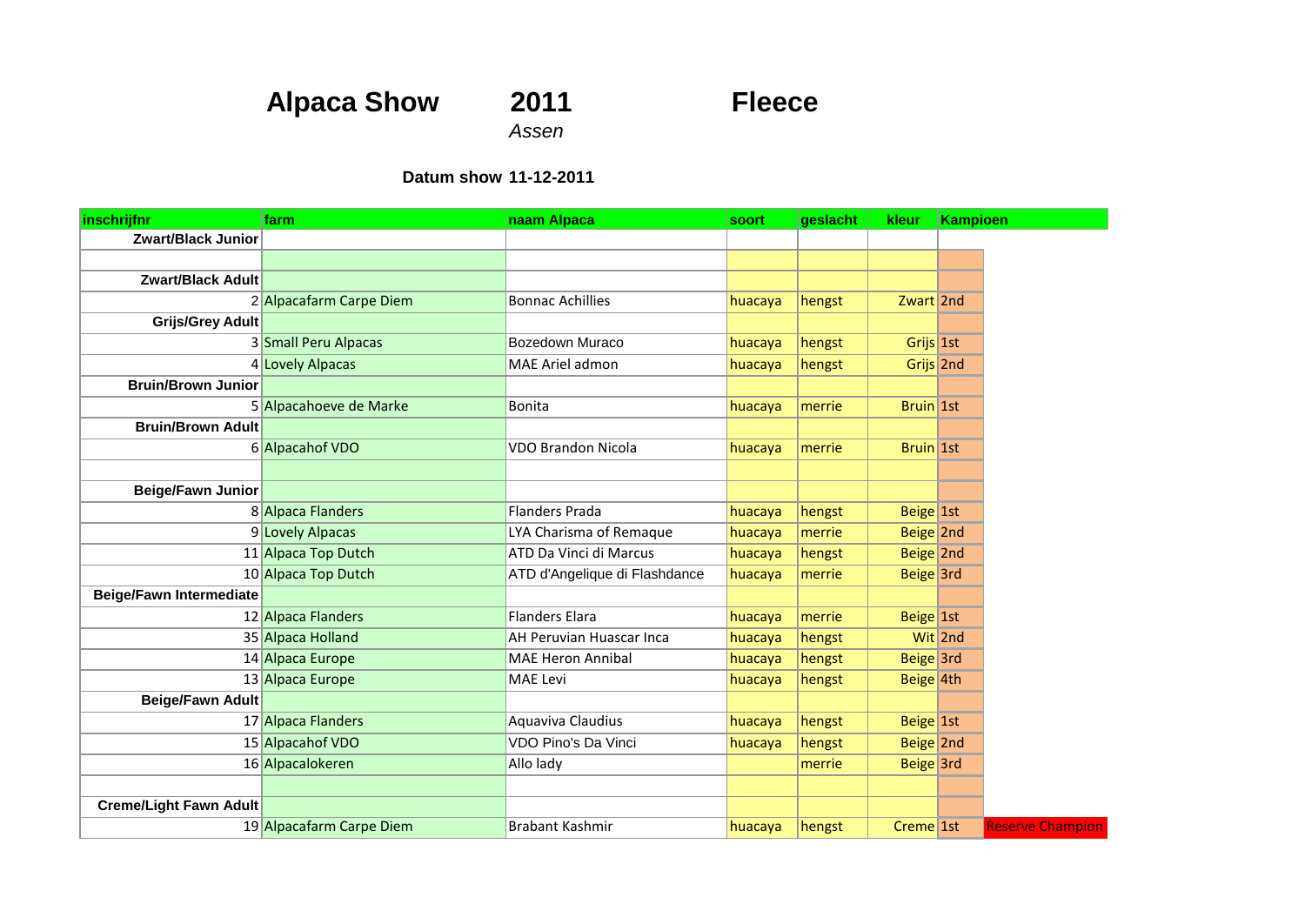| <b>Creme/Light Fawn Mature</b><br>CL08 Lady<br>$C$ reme $1$ st<br>20 Alpaca Europe<br>merrie<br>huacaya<br>21 Van de Oosterhoeve<br><b>Apricot Lady</b><br>Creme <sup>2nd</sup><br>huacaya<br>merrie<br><b>Wit/White Junior</b><br>29 Eldorado<br>AH Peruvian Vingt et Deux<br>Wit 1st<br>hengst<br>huacaya<br>28 Alpacafarm Carpe Diem<br>CD Fabian<br>Wit 2nd<br>huacaya<br>hengst<br>31 Alpaca Top Dutch<br>ATD Dr. Andes di Flashdance<br>Wit 3rd<br>huacaya<br>hengst<br>26 Alpaca Holland<br>RAN Peruvian Fernando<br>Wit 4th<br>huacaya<br>hengst<br>25 Alpaca International<br>Al Divine<br>Wit 5th<br>huacaya<br>merrie<br>22 Alpaca Holland<br>AH Peruvian Amando's Dream<br>hengst<br>Wit 6th<br>huacaya<br>23 Alpacafarm Carpe Diem<br>CD Sybille<br>Wit 7th<br>huacaya<br>merrie<br>30 Alpaca Top Dutch<br>ATD Dunya Denise di Marcus<br>huacaya<br>Wit 8th<br>merrie<br>24 Alpaca Top Dutch<br>ATD Darling Darlene di Marcus<br>Wit 9th<br>huacaya<br>merrie<br>27 Alpacahoeve de Marke<br><b>Bembe</b><br>Wit 10th<br>huacaya<br>hengst<br>Wit/White Intermediate<br>38 Alpaca Holland<br>AH Peruvian Vengador<br>Wit 1st<br>huacaya<br>hengst<br>40 Small Peru Alpacas<br><b>Bozedown Opportunity</b><br>Wit 2nd<br>huacaya<br>hengst<br>39 Alpaca Holland<br>AH Peruvian Christiano<br>Wit 3rd<br>huacaya<br>hengst<br>33 Alpaca Flanders<br>Silverstream Julio<br>Wit 4th<br>huacaya<br>hengst<br>34 Alpaca Flanders<br>Flanders Omar<br>hengst<br>Wit 5th<br>huacaya<br>37 Alpacahof VDO<br><b>VDO Hannibal El Misti</b><br>Wit 6th<br>huacaya<br>hengst<br>41 Alpacahof VDO<br>VDO Hanni-Kira<br>Wit 7th<br>huacaya<br>merrie<br><b>Wit/White Adult</b><br>44 Alpaca Holland<br>Wit $1st$<br>AH Peruvian Casimir<br>hengst<br>huacaya<br>42 Alpacafarm Carpe Diem<br>CD Latino<br>Wit 2nd<br>huacaya<br>hengst<br>47 Ambersun<br><b>ASA Marco Polo</b><br>hengst<br>Wit 3rd<br>huacaya<br>43 Alpaca-Ranch<br><b>AH Vivian</b><br>Wit $4th$<br>huacaya<br>merrie<br>LYA Alicia<br>45 Lovely Alpacas<br>Wit 5th<br>huacaya<br>merrie<br>48 Alpaca-Ranch<br><b>AOG Ariane</b><br>Wit 6th<br>huacaya<br>merrie<br>46 Alpacahof VDO<br>VDO Royalty's Luna<br>Wit 7th<br>huacaya<br>merrie<br>49 Small Peru Alpacas<br><b>Bozedown Strategy</b><br>hengst<br>Wit 8th<br>huacaya<br><b>Wit/White Senior</b><br>Wit 1st<br>50 Alpacahof VDO<br>VDO MLA Galadriel<br>hengst<br>huacaya |  |  |  |  |
|---------------------------------------------------------------------------------------------------------------------------------------------------------------------------------------------------------------------------------------------------------------------------------------------------------------------------------------------------------------------------------------------------------------------------------------------------------------------------------------------------------------------------------------------------------------------------------------------------------------------------------------------------------------------------------------------------------------------------------------------------------------------------------------------------------------------------------------------------------------------------------------------------------------------------------------------------------------------------------------------------------------------------------------------------------------------------------------------------------------------------------------------------------------------------------------------------------------------------------------------------------------------------------------------------------------------------------------------------------------------------------------------------------------------------------------------------------------------------------------------------------------------------------------------------------------------------------------------------------------------------------------------------------------------------------------------------------------------------------------------------------------------------------------------------------------------------------------------------------------------------------------------------------------------------------------------------------------------------------------------------------------------------------------------------------------------------------------------------------------------------------------------------------------------------------------------------------------------------------------------------------------------------------------------------------------------------------------------------------------------------------------------------|--|--|--|--|
|                                                                                                                                                                                                                                                                                                                                                                                                                                                                                                                                                                                                                                                                                                                                                                                                                                                                                                                                                                                                                                                                                                                                                                                                                                                                                                                                                                                                                                                                                                                                                                                                                                                                                                                                                                                                                                                                                                                                                                                                                                                                                                                                                                                                                                                                                                                                                                                                   |  |  |  |  |
|                                                                                                                                                                                                                                                                                                                                                                                                                                                                                                                                                                                                                                                                                                                                                                                                                                                                                                                                                                                                                                                                                                                                                                                                                                                                                                                                                                                                                                                                                                                                                                                                                                                                                                                                                                                                                                                                                                                                                                                                                                                                                                                                                                                                                                                                                                                                                                                                   |  |  |  |  |
|                                                                                                                                                                                                                                                                                                                                                                                                                                                                                                                                                                                                                                                                                                                                                                                                                                                                                                                                                                                                                                                                                                                                                                                                                                                                                                                                                                                                                                                                                                                                                                                                                                                                                                                                                                                                                                                                                                                                                                                                                                                                                                                                                                                                                                                                                                                                                                                                   |  |  |  |  |
|                                                                                                                                                                                                                                                                                                                                                                                                                                                                                                                                                                                                                                                                                                                                                                                                                                                                                                                                                                                                                                                                                                                                                                                                                                                                                                                                                                                                                                                                                                                                                                                                                                                                                                                                                                                                                                                                                                                                                                                                                                                                                                                                                                                                                                                                                                                                                                                                   |  |  |  |  |
|                                                                                                                                                                                                                                                                                                                                                                                                                                                                                                                                                                                                                                                                                                                                                                                                                                                                                                                                                                                                                                                                                                                                                                                                                                                                                                                                                                                                                                                                                                                                                                                                                                                                                                                                                                                                                                                                                                                                                                                                                                                                                                                                                                                                                                                                                                                                                                                                   |  |  |  |  |
|                                                                                                                                                                                                                                                                                                                                                                                                                                                                                                                                                                                                                                                                                                                                                                                                                                                                                                                                                                                                                                                                                                                                                                                                                                                                                                                                                                                                                                                                                                                                                                                                                                                                                                                                                                                                                                                                                                                                                                                                                                                                                                                                                                                                                                                                                                                                                                                                   |  |  |  |  |
|                                                                                                                                                                                                                                                                                                                                                                                                                                                                                                                                                                                                                                                                                                                                                                                                                                                                                                                                                                                                                                                                                                                                                                                                                                                                                                                                                                                                                                                                                                                                                                                                                                                                                                                                                                                                                                                                                                                                                                                                                                                                                                                                                                                                                                                                                                                                                                                                   |  |  |  |  |
|                                                                                                                                                                                                                                                                                                                                                                                                                                                                                                                                                                                                                                                                                                                                                                                                                                                                                                                                                                                                                                                                                                                                                                                                                                                                                                                                                                                                                                                                                                                                                                                                                                                                                                                                                                                                                                                                                                                                                                                                                                                                                                                                                                                                                                                                                                                                                                                                   |  |  |  |  |
|                                                                                                                                                                                                                                                                                                                                                                                                                                                                                                                                                                                                                                                                                                                                                                                                                                                                                                                                                                                                                                                                                                                                                                                                                                                                                                                                                                                                                                                                                                                                                                                                                                                                                                                                                                                                                                                                                                                                                                                                                                                                                                                                                                                                                                                                                                                                                                                                   |  |  |  |  |
|                                                                                                                                                                                                                                                                                                                                                                                                                                                                                                                                                                                                                                                                                                                                                                                                                                                                                                                                                                                                                                                                                                                                                                                                                                                                                                                                                                                                                                                                                                                                                                                                                                                                                                                                                                                                                                                                                                                                                                                                                                                                                                                                                                                                                                                                                                                                                                                                   |  |  |  |  |
|                                                                                                                                                                                                                                                                                                                                                                                                                                                                                                                                                                                                                                                                                                                                                                                                                                                                                                                                                                                                                                                                                                                                                                                                                                                                                                                                                                                                                                                                                                                                                                                                                                                                                                                                                                                                                                                                                                                                                                                                                                                                                                                                                                                                                                                                                                                                                                                                   |  |  |  |  |
|                                                                                                                                                                                                                                                                                                                                                                                                                                                                                                                                                                                                                                                                                                                                                                                                                                                                                                                                                                                                                                                                                                                                                                                                                                                                                                                                                                                                                                                                                                                                                                                                                                                                                                                                                                                                                                                                                                                                                                                                                                                                                                                                                                                                                                                                                                                                                                                                   |  |  |  |  |
|                                                                                                                                                                                                                                                                                                                                                                                                                                                                                                                                                                                                                                                                                                                                                                                                                                                                                                                                                                                                                                                                                                                                                                                                                                                                                                                                                                                                                                                                                                                                                                                                                                                                                                                                                                                                                                                                                                                                                                                                                                                                                                                                                                                                                                                                                                                                                                                                   |  |  |  |  |
|                                                                                                                                                                                                                                                                                                                                                                                                                                                                                                                                                                                                                                                                                                                                                                                                                                                                                                                                                                                                                                                                                                                                                                                                                                                                                                                                                                                                                                                                                                                                                                                                                                                                                                                                                                                                                                                                                                                                                                                                                                                                                                                                                                                                                                                                                                                                                                                                   |  |  |  |  |
|                                                                                                                                                                                                                                                                                                                                                                                                                                                                                                                                                                                                                                                                                                                                                                                                                                                                                                                                                                                                                                                                                                                                                                                                                                                                                                                                                                                                                                                                                                                                                                                                                                                                                                                                                                                                                                                                                                                                                                                                                                                                                                                                                                                                                                                                                                                                                                                                   |  |  |  |  |
|                                                                                                                                                                                                                                                                                                                                                                                                                                                                                                                                                                                                                                                                                                                                                                                                                                                                                                                                                                                                                                                                                                                                                                                                                                                                                                                                                                                                                                                                                                                                                                                                                                                                                                                                                                                                                                                                                                                                                                                                                                                                                                                                                                                                                                                                                                                                                                                                   |  |  |  |  |
|                                                                                                                                                                                                                                                                                                                                                                                                                                                                                                                                                                                                                                                                                                                                                                                                                                                                                                                                                                                                                                                                                                                                                                                                                                                                                                                                                                                                                                                                                                                                                                                                                                                                                                                                                                                                                                                                                                                                                                                                                                                                                                                                                                                                                                                                                                                                                                                                   |  |  |  |  |
|                                                                                                                                                                                                                                                                                                                                                                                                                                                                                                                                                                                                                                                                                                                                                                                                                                                                                                                                                                                                                                                                                                                                                                                                                                                                                                                                                                                                                                                                                                                                                                                                                                                                                                                                                                                                                                                                                                                                                                                                                                                                                                                                                                                                                                                                                                                                                                                                   |  |  |  |  |
|                                                                                                                                                                                                                                                                                                                                                                                                                                                                                                                                                                                                                                                                                                                                                                                                                                                                                                                                                                                                                                                                                                                                                                                                                                                                                                                                                                                                                                                                                                                                                                                                                                                                                                                                                                                                                                                                                                                                                                                                                                                                                                                                                                                                                                                                                                                                                                                                   |  |  |  |  |
|                                                                                                                                                                                                                                                                                                                                                                                                                                                                                                                                                                                                                                                                                                                                                                                                                                                                                                                                                                                                                                                                                                                                                                                                                                                                                                                                                                                                                                                                                                                                                                                                                                                                                                                                                                                                                                                                                                                                                                                                                                                                                                                                                                                                                                                                                                                                                                                                   |  |  |  |  |
|                                                                                                                                                                                                                                                                                                                                                                                                                                                                                                                                                                                                                                                                                                                                                                                                                                                                                                                                                                                                                                                                                                                                                                                                                                                                                                                                                                                                                                                                                                                                                                                                                                                                                                                                                                                                                                                                                                                                                                                                                                                                                                                                                                                                                                                                                                                                                                                                   |  |  |  |  |
|                                                                                                                                                                                                                                                                                                                                                                                                                                                                                                                                                                                                                                                                                                                                                                                                                                                                                                                                                                                                                                                                                                                                                                                                                                                                                                                                                                                                                                                                                                                                                                                                                                                                                                                                                                                                                                                                                                                                                                                                                                                                                                                                                                                                                                                                                                                                                                                                   |  |  |  |  |
|                                                                                                                                                                                                                                                                                                                                                                                                                                                                                                                                                                                                                                                                                                                                                                                                                                                                                                                                                                                                                                                                                                                                                                                                                                                                                                                                                                                                                                                                                                                                                                                                                                                                                                                                                                                                                                                                                                                                                                                                                                                                                                                                                                                                                                                                                                                                                                                                   |  |  |  |  |
|                                                                                                                                                                                                                                                                                                                                                                                                                                                                                                                                                                                                                                                                                                                                                                                                                                                                                                                                                                                                                                                                                                                                                                                                                                                                                                                                                                                                                                                                                                                                                                                                                                                                                                                                                                                                                                                                                                                                                                                                                                                                                                                                                                                                                                                                                                                                                                                                   |  |  |  |  |
|                                                                                                                                                                                                                                                                                                                                                                                                                                                                                                                                                                                                                                                                                                                                                                                                                                                                                                                                                                                                                                                                                                                                                                                                                                                                                                                                                                                                                                                                                                                                                                                                                                                                                                                                                                                                                                                                                                                                                                                                                                                                                                                                                                                                                                                                                                                                                                                                   |  |  |  |  |
|                                                                                                                                                                                                                                                                                                                                                                                                                                                                                                                                                                                                                                                                                                                                                                                                                                                                                                                                                                                                                                                                                                                                                                                                                                                                                                                                                                                                                                                                                                                                                                                                                                                                                                                                                                                                                                                                                                                                                                                                                                                                                                                                                                                                                                                                                                                                                                                                   |  |  |  |  |
|                                                                                                                                                                                                                                                                                                                                                                                                                                                                                                                                                                                                                                                                                                                                                                                                                                                                                                                                                                                                                                                                                                                                                                                                                                                                                                                                                                                                                                                                                                                                                                                                                                                                                                                                                                                                                                                                                                                                                                                                                                                                                                                                                                                                                                                                                                                                                                                                   |  |  |  |  |
|                                                                                                                                                                                                                                                                                                                                                                                                                                                                                                                                                                                                                                                                                                                                                                                                                                                                                                                                                                                                                                                                                                                                                                                                                                                                                                                                                                                                                                                                                                                                                                                                                                                                                                                                                                                                                                                                                                                                                                                                                                                                                                                                                                                                                                                                                                                                                                                                   |  |  |  |  |
|                                                                                                                                                                                                                                                                                                                                                                                                                                                                                                                                                                                                                                                                                                                                                                                                                                                                                                                                                                                                                                                                                                                                                                                                                                                                                                                                                                                                                                                                                                                                                                                                                                                                                                                                                                                                                                                                                                                                                                                                                                                                                                                                                                                                                                                                                                                                                                                                   |  |  |  |  |
|                                                                                                                                                                                                                                                                                                                                                                                                                                                                                                                                                                                                                                                                                                                                                                                                                                                                                                                                                                                                                                                                                                                                                                                                                                                                                                                                                                                                                                                                                                                                                                                                                                                                                                                                                                                                                                                                                                                                                                                                                                                                                                                                                                                                                                                                                                                                                                                                   |  |  |  |  |
|                                                                                                                                                                                                                                                                                                                                                                                                                                                                                                                                                                                                                                                                                                                                                                                                                                                                                                                                                                                                                                                                                                                                                                                                                                                                                                                                                                                                                                                                                                                                                                                                                                                                                                                                                                                                                                                                                                                                                                                                                                                                                                                                                                                                                                                                                                                                                                                                   |  |  |  |  |
|                                                                                                                                                                                                                                                                                                                                                                                                                                                                                                                                                                                                                                                                                                                                                                                                                                                                                                                                                                                                                                                                                                                                                                                                                                                                                                                                                                                                                                                                                                                                                                                                                                                                                                                                                                                                                                                                                                                                                                                                                                                                                                                                                                                                                                                                                                                                                                                                   |  |  |  |  |
|                                                                                                                                                                                                                                                                                                                                                                                                                                                                                                                                                                                                                                                                                                                                                                                                                                                                                                                                                                                                                                                                                                                                                                                                                                                                                                                                                                                                                                                                                                                                                                                                                                                                                                                                                                                                                                                                                                                                                                                                                                                                                                                                                                                                                                                                                                                                                                                                   |  |  |  |  |
|                                                                                                                                                                                                                                                                                                                                                                                                                                                                                                                                                                                                                                                                                                                                                                                                                                                                                                                                                                                                                                                                                                                                                                                                                                                                                                                                                                                                                                                                                                                                                                                                                                                                                                                                                                                                                                                                                                                                                                                                                                                                                                                                                                                                                                                                                                                                                                                                   |  |  |  |  |
|                                                                                                                                                                                                                                                                                                                                                                                                                                                                                                                                                                                                                                                                                                                                                                                                                                                                                                                                                                                                                                                                                                                                                                                                                                                                                                                                                                                                                                                                                                                                                                                                                                                                                                                                                                                                                                                                                                                                                                                                                                                                                                                                                                                                                                                                                                                                                                                                   |  |  |  |  |